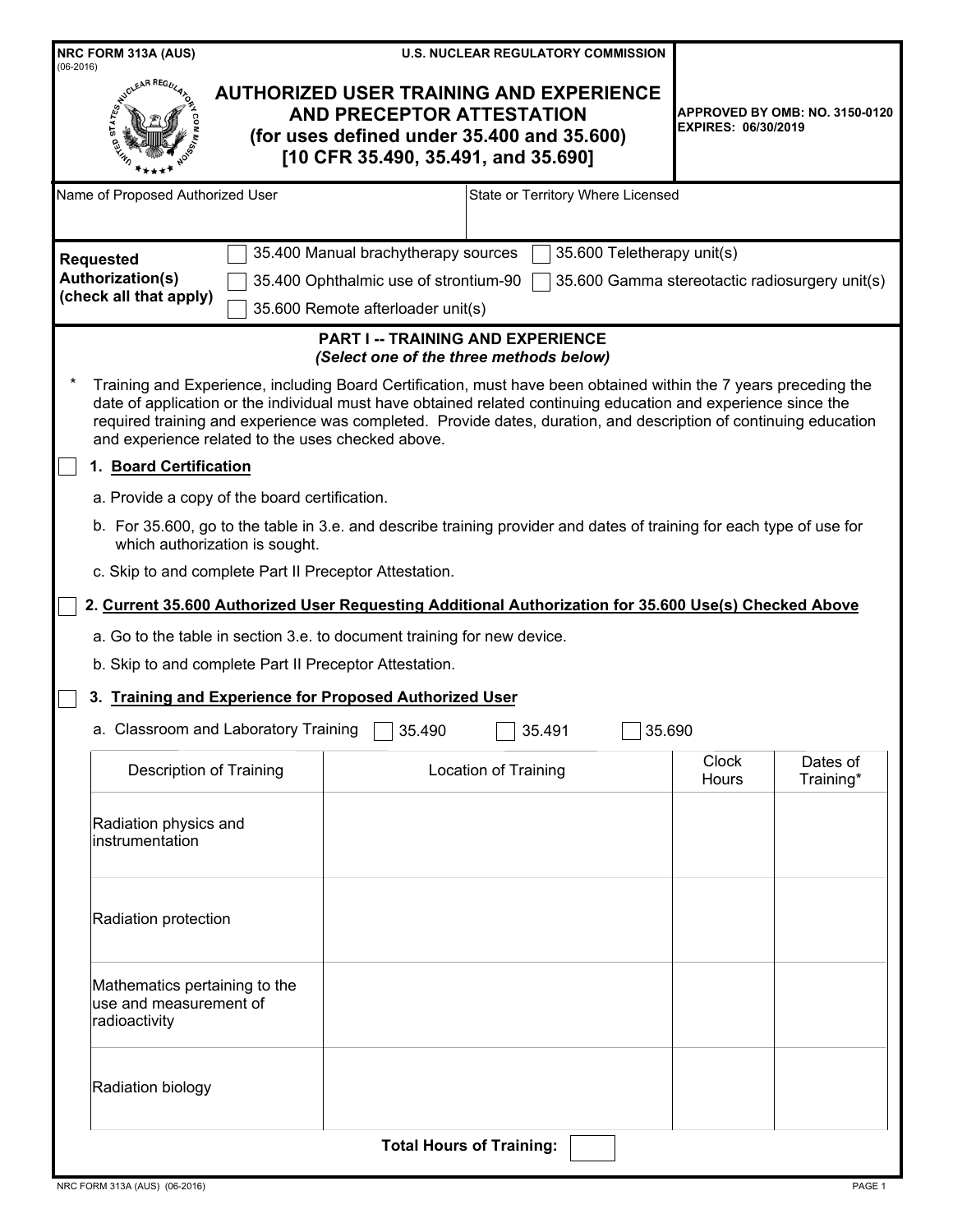### **AUTHORIZED USER TRAINING AND EXPERIENCE AND PRECEPTOR ATTESTATION (continued)**

#### **3. Training and Experience for Proposed Authorized User (continued)**

b. Supervised Work and Clinical Experience for 10 CFR 35.490 *(If more than one supervising individual is necessary to document supervised work experience, provide multiple copies of this page.)*

| <b>Supervised Work Experience</b>                                                                                     | <b>Total Hours of</b><br><b>Experience:</b>                    |           |                         |  |
|-----------------------------------------------------------------------------------------------------------------------|----------------------------------------------------------------|-----------|-------------------------|--|
| Description of Experience<br>Must Include:                                                                            | Location of Experience/License or<br>Permit Number of Facility | Confirm   | Dates of<br>Experience* |  |
| Ordering, receiving, and<br>unpacking radioactive materials<br>safely and performing the related<br>radiation surveys |                                                                | Yes<br>No |                         |  |
| Checking survey meters for<br>proper operation                                                                        |                                                                | Yes<br>No |                         |  |
| Preparing, implanting, and safely<br>removing brachytherapy sources                                                   |                                                                | Yes<br>No |                         |  |
| Maintaining running inventories<br>of material on hand                                                                |                                                                | Yes<br>No |                         |  |
| Using administrative controls to<br>prevent a medical event<br>involving the use of byproduct<br>material             |                                                                | Yes<br>No |                         |  |
| Using emergency procedures to<br>control byproduct material                                                           |                                                                | Yes<br>No |                         |  |
| Clinical experience in radiation<br>oncology as part of an approved<br>formal training program                        | Location of Experience/License or<br>Permit Number of Facility |           | Dates of<br>Experience* |  |
| Approved by:                                                                                                          |                                                                |           |                         |  |
| <b>Residency Review</b><br><b>Committee for Radiation</b><br>Oncology of the ACGME<br>Royal College of Physicians     |                                                                |           |                         |  |
| and Surgeons of Canada<br>Committee on Postdoctoral<br>Training of the American<br>Osteopathic Association            |                                                                |           |                         |  |
| Supervising Individual<br>License/Permit Number listing supervising individual as an<br>Authorized User               |                                                                |           |                         |  |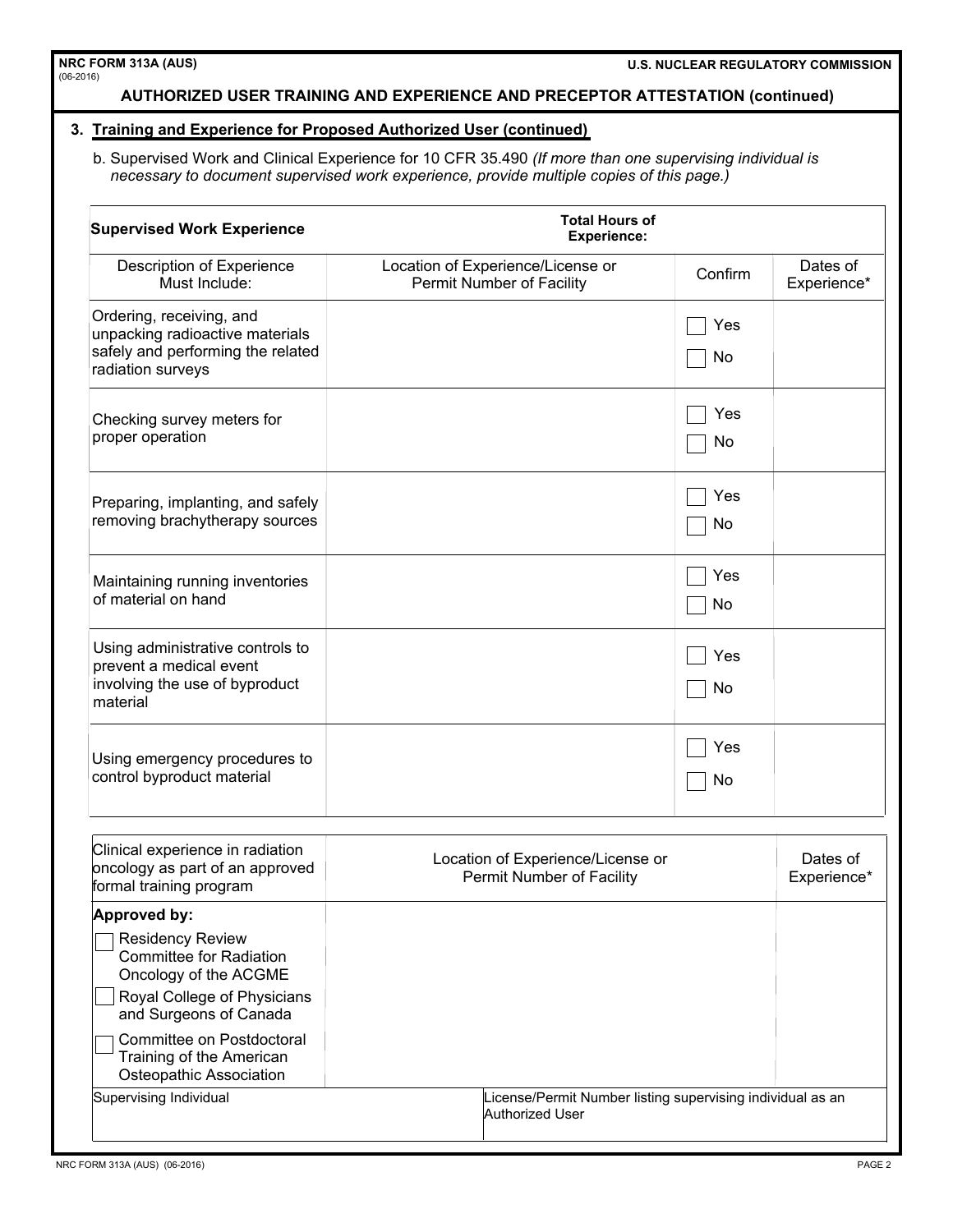| NRC FORM 313A (AUS)<br>$(06-2016)$<br><b>AUTHORIZED USER TRAINING AND EXPERIENCE AND PRECEPTOR ATTESTATION (continued)</b>                                                                                                                                     |                                                                       |                                                                               | <b>U.S. NUCLEAR REGULATORY COMMISSION</b> |                         |
|----------------------------------------------------------------------------------------------------------------------------------------------------------------------------------------------------------------------------------------------------------------|-----------------------------------------------------------------------|-------------------------------------------------------------------------------|-------------------------------------------|-------------------------|
| 3. Training and Experience for Proposed Authorized User (continued)                                                                                                                                                                                            |                                                                       |                                                                               |                                           |                         |
| c. Supervised Clinical Experience for 10 CFR 35.491                                                                                                                                                                                                            |                                                                       |                                                                               |                                           |                         |
| Description of Experience                                                                                                                                                                                                                                      | Location of Experience/License or<br><b>Permit Number of Facility</b> |                                                                               | <b>Clock</b><br>Hours                     | Dates of<br>Experience* |
| Use of strontium-90 for<br>ophthalmic treatment, including:<br>examination of each individual to<br>be treated; calculation of the<br>dose to be administered;<br>administration of the dose; and<br>follow up and review of each<br>individual's case history |                                                                       |                                                                               |                                           |                         |
| Supervising Individual                                                                                                                                                                                                                                         |                                                                       | License/Permit Number listing supervising individual as an<br>Authorized User |                                           |                         |
| d. Supervised Work and Clinical Experience for 10 CFR 35.690                                                                                                                                                                                                   |                                                                       |                                                                               |                                           |                         |
| Remote afterloader unit(s)                                                                                                                                                                                                                                     | Teletherapy unit(s)                                                   |                                                                               | Gamma stereotactic radiosurgery unit(s)   |                         |
| <b>Supervised Work Experience</b>                                                                                                                                                                                                                              |                                                                       | <b>Total Hours of Experience:</b>                                             |                                           |                         |
| Description of Experience<br>Must Include:                                                                                                                                                                                                                     | Location of Experience/License or<br>Permit Number of Facility        |                                                                               | Confirm                                   | Dates of<br>Experience* |
| Reviewing full calibration<br>measurements and periodic<br>spot-checks                                                                                                                                                                                         |                                                                       |                                                                               | Yes<br>No                                 |                         |
| Preparing treatment plans and<br>calculating treatment doses and<br>ltimes                                                                                                                                                                                     |                                                                       |                                                                               | Yes<br>No                                 |                         |
| Using administrative controls to<br>prevent a medical event<br>involving the use of byproduct<br>material                                                                                                                                                      |                                                                       |                                                                               | Yes<br>No                                 |                         |
| Implementing emergency<br>procedures to be followed in the<br>event of the abnormal operation<br>of the medical unit or console                                                                                                                                |                                                                       |                                                                               | Yes<br>No                                 |                         |
| Checking and using survey<br>meters                                                                                                                                                                                                                            |                                                                       |                                                                               | Yes<br>No                                 |                         |
| Selecting the proper dose and<br>how it is to be administered                                                                                                                                                                                                  |                                                                       |                                                                               | Yes<br>No                                 |                         |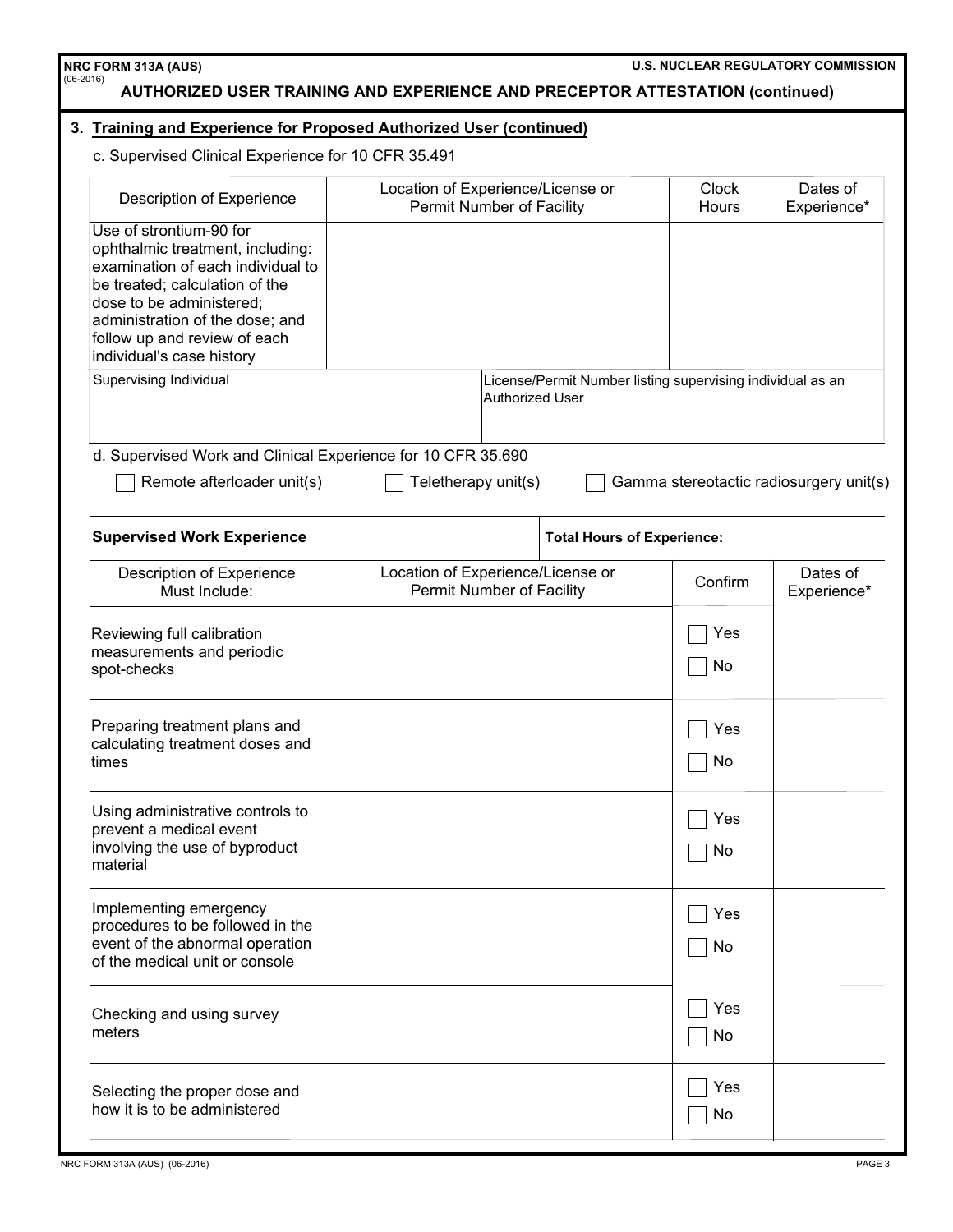## **U.S. NUCLEAR REGULATORY COMMISSION**

# **AUTHORIZED USER TRAINING AND EXPERIENCE AND PRECEPTOR ATTESTATION (continued)**

### **3. Training and Experience for Proposed Authorized User (continued)**

d. Supervised Work and Clinical Experience for 10 CFR 35.690 (continued)

| Location of Experience/License or<br><b>Permit Number of Facility</b> | Dates of<br>Experience*                                    |
|-----------------------------------------------------------------------|------------------------------------------------------------|
|                                                                       |                                                            |
|                                                                       |                                                            |
|                                                                       |                                                            |
|                                                                       |                                                            |
| <b>Authorized User</b>                                                |                                                            |
|                                                                       | License/Permit Number listing supervising individual as an |

### e. For 35.600, describe training provider and dates of training for each type of use for which authorization is sought.

| Description<br>of Training                                                                                                                                                                                                                                                                             | <b>Training Provider and Dates</b> |             |                                    |  |
|--------------------------------------------------------------------------------------------------------------------------------------------------------------------------------------------------------------------------------------------------------------------------------------------------------|------------------------------------|-------------|------------------------------------|--|
|                                                                                                                                                                                                                                                                                                        | Remote Afterloader                 | Teletherapy | Gamma Stereotactic<br>Radiosurgery |  |
| Device operation                                                                                                                                                                                                                                                                                       |                                    |             |                                    |  |
| Safety procedures<br>for the device use                                                                                                                                                                                                                                                                |                                    |             |                                    |  |
| Clinical use of the<br>device                                                                                                                                                                                                                                                                          |                                    |             |                                    |  |
| License/Permit Number listing supervising individual as an<br>Supervising Individual. (If training provided by Supervising<br>Authorized User<br>Individual (If more than one supervising individual is necessary<br>to document supervised work experience, provide multiple<br>copies of this page.) |                                    |             |                                    |  |
| Authorized for the following types of use:                                                                                                                                                                                                                                                             |                                    |             |                                    |  |
| Remote afterloader unit(s)<br>Gamma stereotactic radiosurgery unit(s)<br>Teletherapy unit(s)                                                                                                                                                                                                           |                                    |             |                                    |  |
| f. Provide completed Part II Preceptor Attestation.                                                                                                                                                                                                                                                    |                                    |             |                                    |  |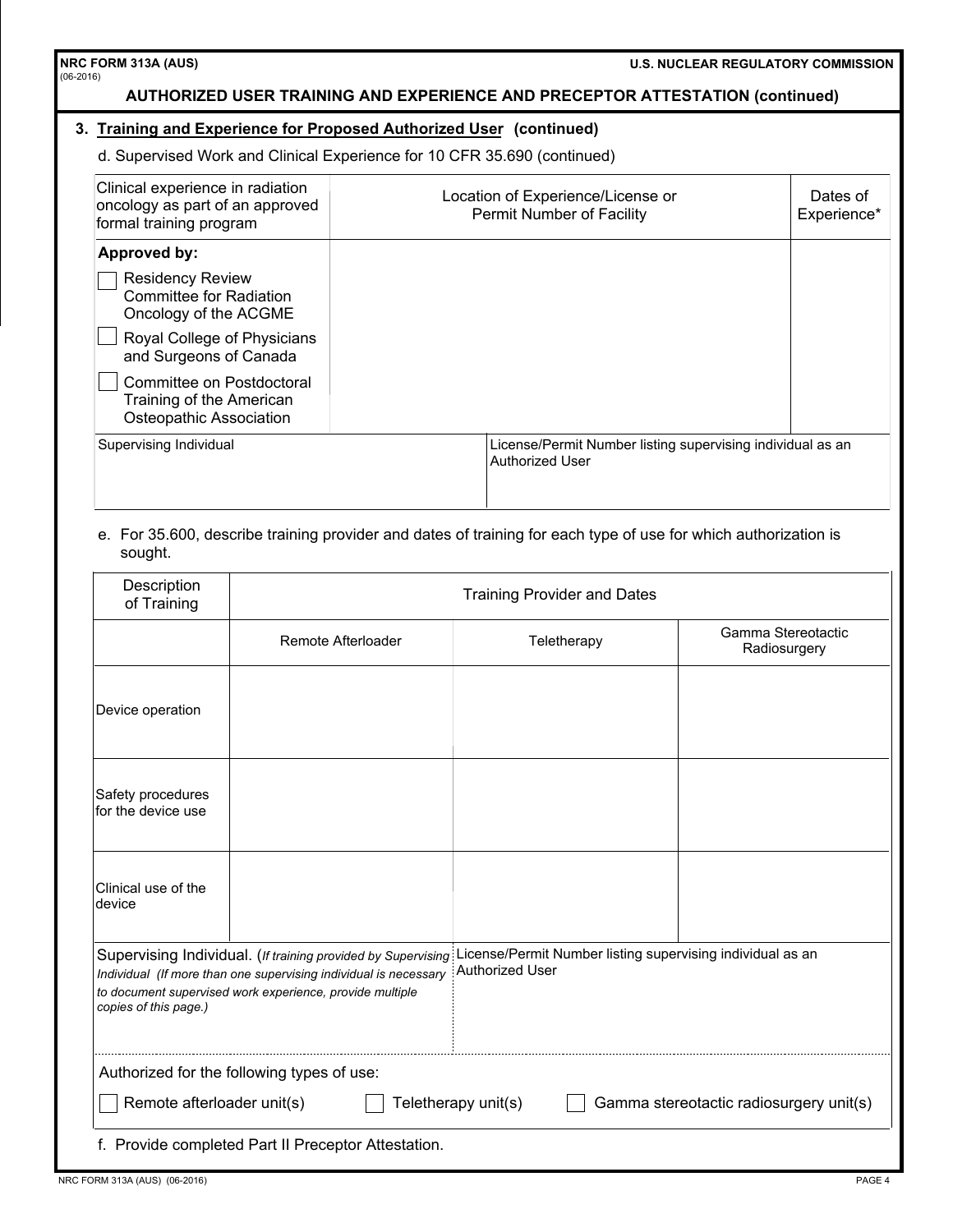| NRC FORM 313A (AUS)<br>$(06-2016)$                                                                                                                                                                                                                                                                                                                            | <b>U.S. NUCLEAR REGULATORY COMMISSION</b>                                                                                                                                                                                                                                                                                                |  |  |
|---------------------------------------------------------------------------------------------------------------------------------------------------------------------------------------------------------------------------------------------------------------------------------------------------------------------------------------------------------------|------------------------------------------------------------------------------------------------------------------------------------------------------------------------------------------------------------------------------------------------------------------------------------------------------------------------------------------|--|--|
| <b>AUTHORIZED USER TRAINING AND EXPERIENCE AND PRECEPTOR ATTESTATION (continued)</b>                                                                                                                                                                                                                                                                          |                                                                                                                                                                                                                                                                                                                                          |  |  |
|                                                                                                                                                                                                                                                                                                                                                               | <b>PART II - PRECEPTOR ATTESTATION</b>                                                                                                                                                                                                                                                                                                   |  |  |
| Note:                                                                                                                                                                                                                                                                                                                                                         | This part must be completed by the individual's preceptor. The preceptor does not have to be the supervising<br>individual as long as the preceptor provides, directs, or verifies training and experience required. If more than<br>one preceptor is necessary to document experience, obtain a separate preceptor statement from each. |  |  |
|                                                                                                                                                                                                                                                                                                                                                               | By checking the boxes below, the preceptor is attesting that the individual has knowledge to fulfill the duties of<br>the position sought and not attesting to the individual's "general clinical competency."                                                                                                                           |  |  |
| <b>First Section</b><br>Check one of the following for each requested authorization:                                                                                                                                                                                                                                                                          |                                                                                                                                                                                                                                                                                                                                          |  |  |
| For 35.490:                                                                                                                                                                                                                                                                                                                                                   |                                                                                                                                                                                                                                                                                                                                          |  |  |
| <b>Board Certification</b>                                                                                                                                                                                                                                                                                                                                    |                                                                                                                                                                                                                                                                                                                                          |  |  |
| I attest that                                                                                                                                                                                                                                                                                                                                                 | has satisfactorily completed the requirements in<br>Name of Proposed Authorized User                                                                                                                                                                                                                                                     |  |  |
| 35.490(a)(1) and has achieved a level of competency sufficient to function independently as an<br>authorized user of manual brachytherapy sources for the medical uses authorized under 10 CFR 35.400.                                                                                                                                                        |                                                                                                                                                                                                                                                                                                                                          |  |  |
|                                                                                                                                                                                                                                                                                                                                                               | <b>OR</b>                                                                                                                                                                                                                                                                                                                                |  |  |
| <b>Training and Experience</b>                                                                                                                                                                                                                                                                                                                                |                                                                                                                                                                                                                                                                                                                                          |  |  |
| attest that                                                                                                                                                                                                                                                                                                                                                   | has satisfactorily completed the 200 hours of<br>Name of Proposed Authorized User                                                                                                                                                                                                                                                        |  |  |
| clinical experience in radiation oncology, as required by 10 CFR $35.490(b)(1)$ and (b)(2), and has achieved<br>a level of competency sufficient to function independently as an authorized user of manual brachytherapy<br>sources for the medical uses authorized under 10 CFR 35.400.                                                                      |                                                                                                                                                                                                                                                                                                                                          |  |  |
| For 35.491:<br>attest that                                                                                                                                                                                                                                                                                                                                    | has satisfactorily completed the 24 hours of                                                                                                                                                                                                                                                                                             |  |  |
|                                                                                                                                                                                                                                                                                                                                                               | Name of Proposed Authorized User                                                                                                                                                                                                                                                                                                         |  |  |
| classroom and laboratory training applicable to the medical use of strontium-90 for ophthalmic radiotherapy,<br>has used strontium-90 for ophthalmic treatment of 5 individuals, as required by 10 CFR 35.491(b), and has<br>achieved a level of competency sufficient to function independently as an authorized user of strontium-90 for<br>ophthalmic use. |                                                                                                                                                                                                                                                                                                                                          |  |  |
| <b>Second Section</b>                                                                                                                                                                                                                                                                                                                                         |                                                                                                                                                                                                                                                                                                                                          |  |  |
| For 35.690:                                                                                                                                                                                                                                                                                                                                                   |                                                                                                                                                                                                                                                                                                                                          |  |  |
| <b>Board Certification</b>                                                                                                                                                                                                                                                                                                                                    |                                                                                                                                                                                                                                                                                                                                          |  |  |
| I attest that                                                                                                                                                                                                                                                                                                                                                 | has satisfactorily completed the requirements in                                                                                                                                                                                                                                                                                         |  |  |
| $35.690(a)(1)$ .                                                                                                                                                                                                                                                                                                                                              | Name of Proposed Authorized User                                                                                                                                                                                                                                                                                                         |  |  |
| <b>OR</b>                                                                                                                                                                                                                                                                                                                                                     |                                                                                                                                                                                                                                                                                                                                          |  |  |
| <b>Training and Experience</b>                                                                                                                                                                                                                                                                                                                                |                                                                                                                                                                                                                                                                                                                                          |  |  |
| I attest that                                                                                                                                                                                                                                                                                                                                                 | has satisfactorily completed 200 hours of classroom<br>Name of Proposed Authorized User                                                                                                                                                                                                                                                  |  |  |
| and laboratory training, 500 hours of supervised work experience, and 3 years of supervised clinical<br>experience in radiation therapy, as required by 10 CFR $35.690(b)(1)$ and $(b)(2)$ .                                                                                                                                                                  |                                                                                                                                                                                                                                                                                                                                          |  |  |
| <b>AND</b>                                                                                                                                                                                                                                                                                                                                                    |                                                                                                                                                                                                                                                                                                                                          |  |  |